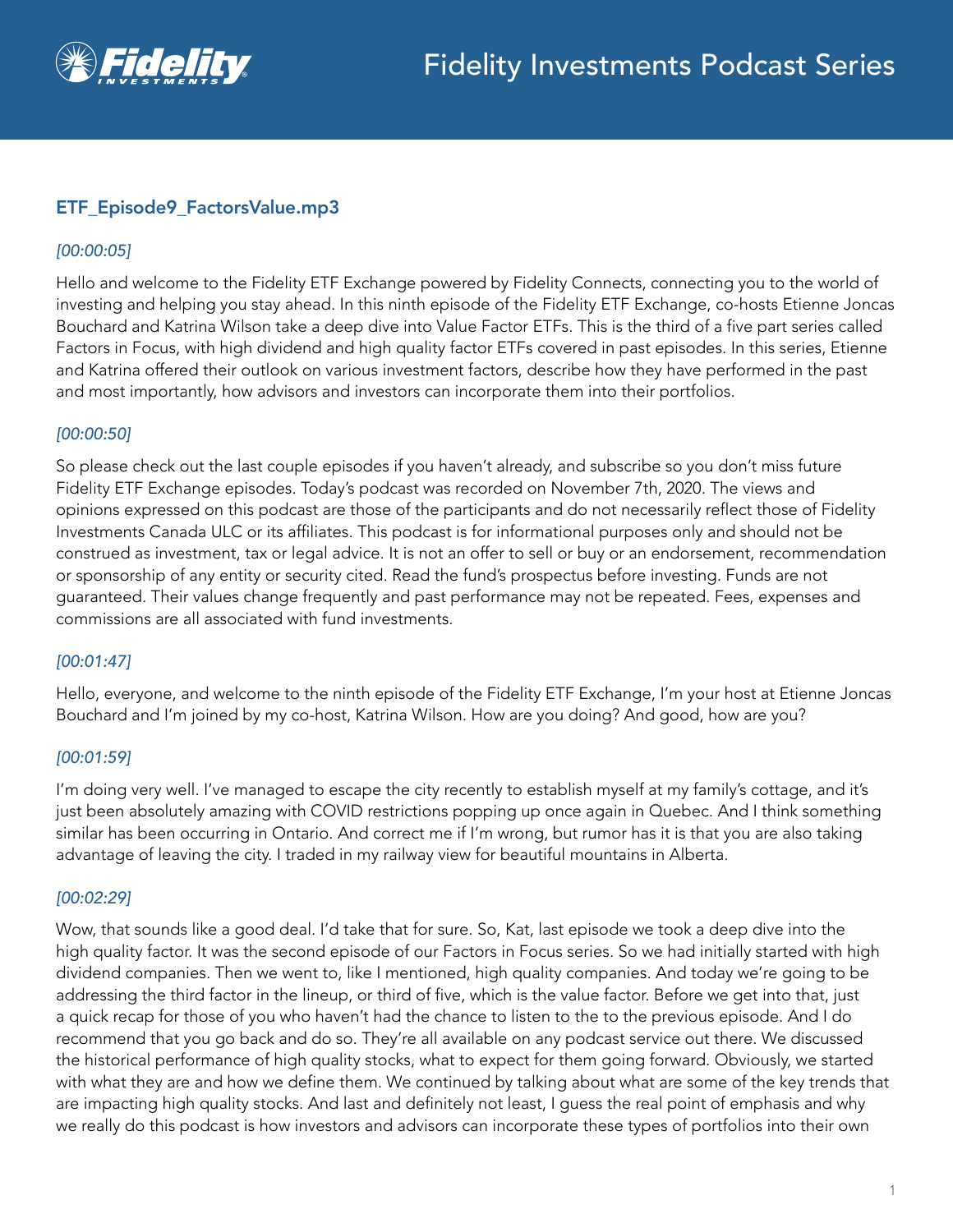

practice or investment practice. So we had a great discussion and one that I think may have been very educated for a lot of listeners, because the term quality gets thrown around a lot in finance. And I think we did a good job explaining what defines those companies and just the definition being a little bit more of a gray area than that pure high dividend stocks are really easy to identify, low volatility stocks are easy to identify. So I think our job was accomplished there. So for anyone less familiar with what an investment factor is, because I've been saying that word quite a bit since the beginning of the episode, investment factors are quantifiable characteristics that can explain differences in stock returns.

# *[00:04:17]*

So the objective is to isolate a certain style, not only to outperform the market, but to achieve a specific investment objective. Alright, let's move on to the third part of our Factors in Focus series; two down and there's three to go. So stay with us here today. We'll be taking a deep dive into the value factors. Where to start? I guess we can give a bit of background, because, in fact, the first ever non beta risk premium or risk premiua that was proven to be a valuable investment factor to predict stock returns was value. So obviously now we're talking more of academic research, using variables, using specific ratios. But the idea of value investing has existed forever. It's started a lot with Benjamin Graham, who's, I guess, Warren Buffett's initial teacher on finding intrinsic value companies that are underpriced versus what he believes their future cash flows are worth. So really, the fundamental way of finding a value company. Now, the value factor as we know it now, so this discovery, I guess, or this paper or thesis was developed by two academics, which for you CFAs and finance majors, these are names you're probably going to know: Eugene Fama and Kenneth French. So in their 1992 paper, they found that with statistical significance, companies that traded a low price to book tend to have better performance than those with a high price to book. Now obviously that's been adapted, revised, twisted, turned, and there's many iterations of a value factor or a value risk premia.

## *[00:05:57]*

But the fundamental finding remains, and I think it's still used a lot as an assumption for a lot of asset managers; is that cheap stocks or buying a stock at an attractive price tends to leave the future outperformance. So with that, I think I've done my little nerd spin on what value is. Kat, how would you define value investing or the value factor?

## *[00:06:21]*

I think you said it perfectly and it's really trying to identify companies that are trading at a discount relative to peers. And if we think about, you know, valuation, I like to really refer it back to how we think about pricing and housing.

#### *[00:06:34]*

It's always, you know, like comparing the price of two different homes. Usually we're looking at price per square foot. So the same holds true in finance. So what we're looking at is how is your stock price relative to peers but looking at the profitability of the company? So, you know, obviously price to book is one we look at, other valuation metrics we're often hearing in the market price to earnings, price to free cash flows. Well, they're really just where your stock trading as it relates to different earnings or profitability metrics. And where is that relative to other peers?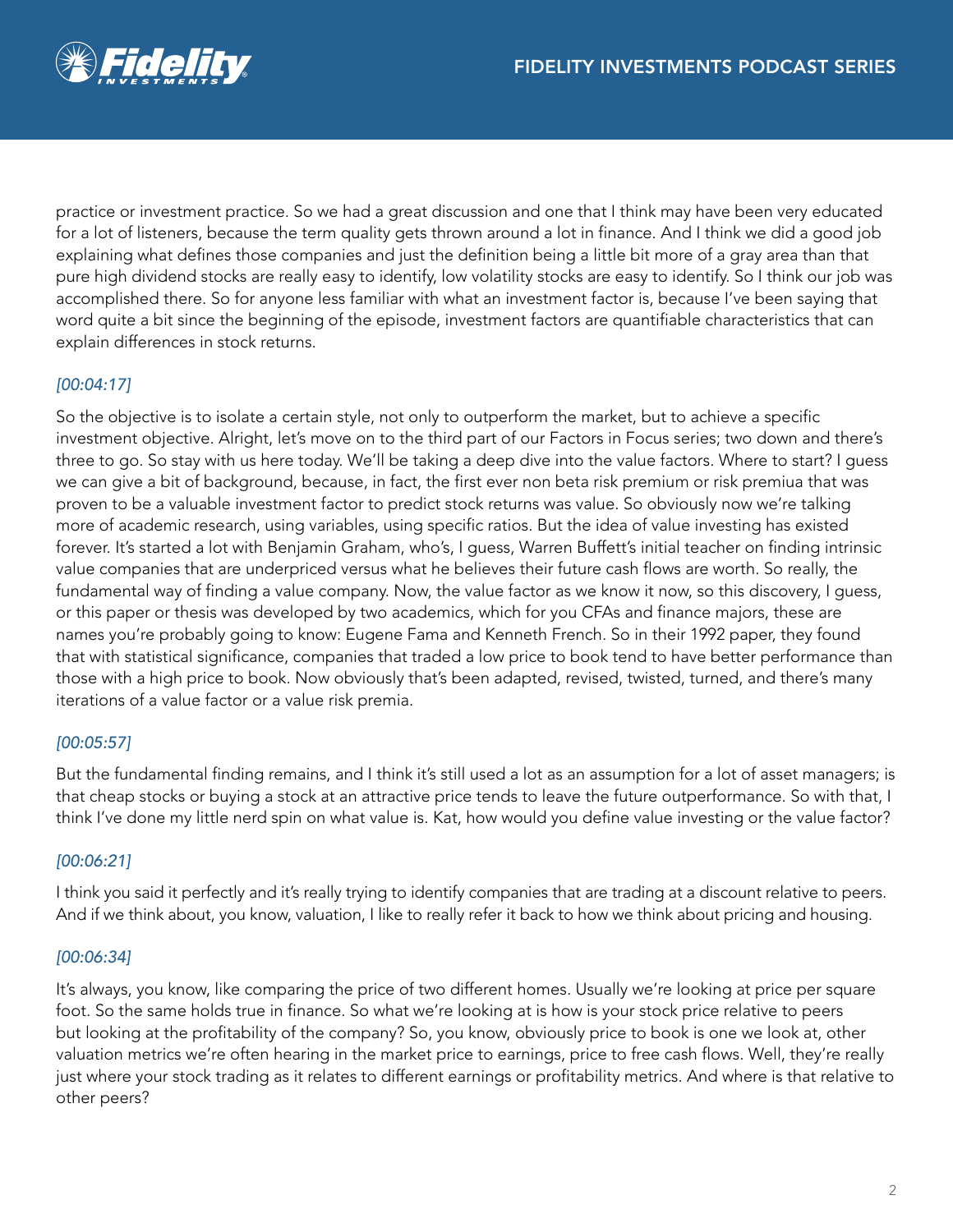# *[00:07:06]*

That's a great definition, I think the idea that was initially set out by by these academics is that we were looking at asset value, book value to talk to the relative market price, which is equities. We found so many different ways to identify or to measure value with metrics like you mentioned, like the price to earnings, the price to sales, the price to free cash flow, EV to a bit the free cash flow… You know, there's tons out there. But it all comes back to finding companies relative to their peers, like you said, seemingly attractive. And it's a lot easier, I think, to apply a value screen or a way to identify cheaper stocks when you compare with their peers, because obviously some of these metrics apply to certain sectors,

## *[00:07:57]*

Some apply to other sectors. Do you have any comment on that Kat?

#### *[00:08:04]*

Well, I think that's a great point, and I think probably a perfect example is, you know, energy versus software companies. So if we get too stuck on just the absolute valuation, you might end up coming up with a portfolio that owns a whole lot of energy names and staying away from software companies.

#### *[00:08:20]*

But at the end of the day, you can't really compare them. I mean, think about energy companies, they have a lot of debt and they're highly leveraged; whereas if you think about a software company, they're actually typically cash flow generating machines that don't have to borrow in order to boost profitability. So you would expect them to be a little bit more expensive.

## *[00:08:40]*

So I'll definitely reiterate that point, that relative to peers is very important when it comes to looking at valuation.

#### *[00:08:49]*

Absolutely, and I think not only when we're talking about relative value from one sector to another, I'm going to get to that question in a second. One point I want to make is that we cannot use one single metric for all sectors. So, you know, it's fairly easy to analyze the book value of a bank, for example. But to do that for a software company which may be filled with intangible assets such as goodwill or intellectual property, it doesn't necessarily apply. So I think that just brings back the importance of having multiple metrics. So we get a broader picture. And I think those were really the strong type value ETFs, the ones that are able to combine lots of variables to avoid potential value traps because of the sector biases there. But I guess to move on to my question… First, let me actually just add something.

## *[00:09:45]*

Sorry, go for it. I just want to add something on that, because I think it's such a great point.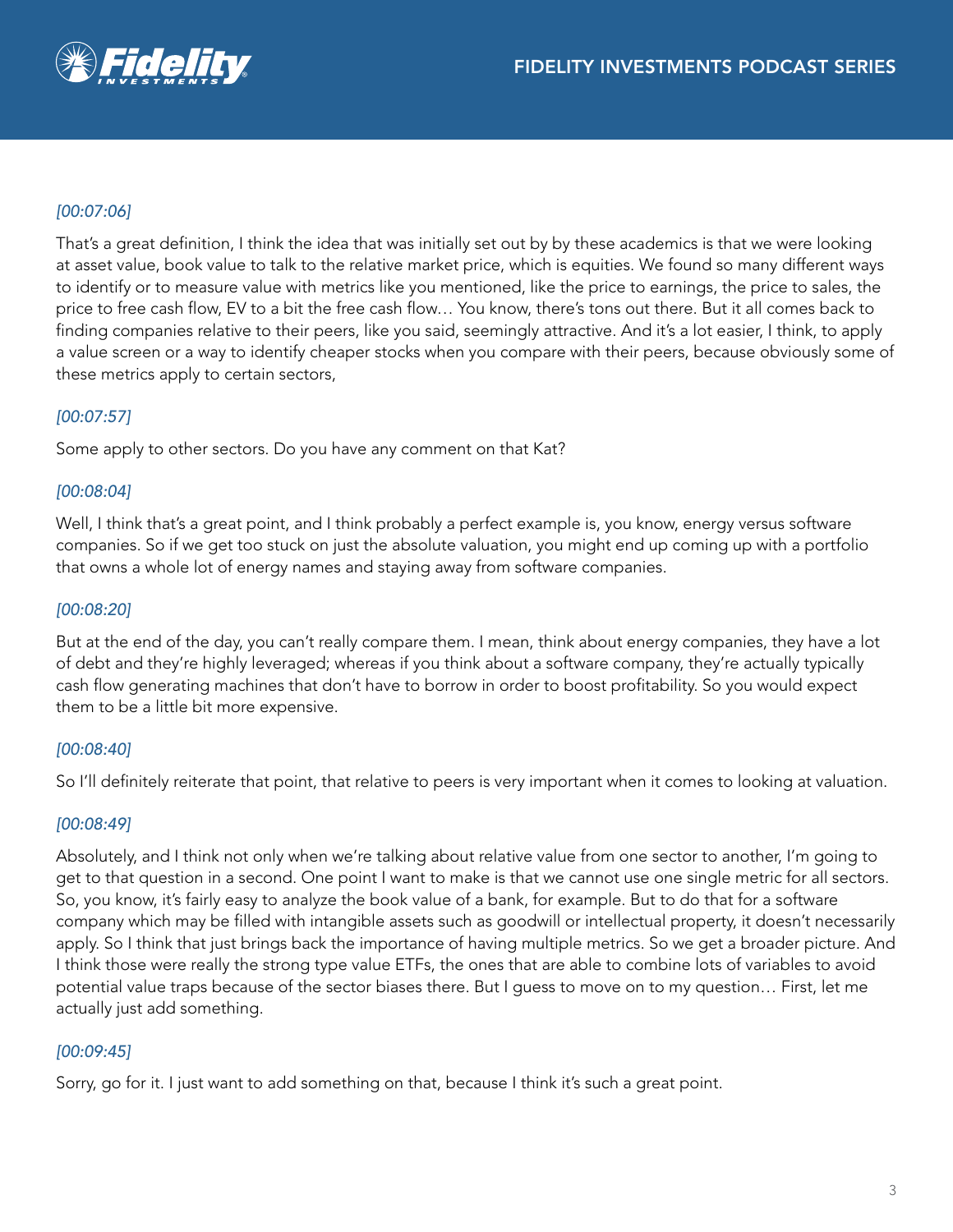## *[00:09:49]*

And looking at multiple metrics, that's something I remember hearing a portfolio manager say, you know, not even just looking at different metrics, but looking at different metrics from different financial statements.

## *[00:10:00]*

And that really resonated with me because we've been hearing the active managers for a long time talking about price to earnings, for example, a metric, a traditional value metric we look at. But earnings can, to a degree, be manipulated by different accounting principles. And so if you compare to companies price to earnings or maybe one of them using accounting principles to reduce their earnings in order to reduce taxes payable in that year, that is fully allowed; whereas maybe some are taking a different approach and different accounting principles.

## *[00:10:33]*

So I love talking about, looking at different metrics and most importantly, making sure that they sort of are covered by different financial statements like the free cash flow statement that can't be impacted by different accounting principles.

#### *[00:10:49]*

Absolutely.

## *[00:10:50]*

And I guess last point to that, that's in one given time period now, I think we're talking about the same person who shared this this information with us, because I remember the exact conversation. And another point was different time periods. So, you know, certain market cycles will make some metrics really significant statistically and some will just be left out. So if we go back to what happened in March, a period of super heightened volatility, some panic in the markets due to a unique health event that occurred, which is a COVID-19 pandemic, analysts forecast... So if you're using a forward metric like a forward price to earnings or forward price to sales, it's very, very hard to have trust in that actual metric because companies are removing guidance, analysts are having a much harder time to set a specific target on earnings, a specific target on sales, margins, etc. Things go out of whack. So you have to revert to other metrics once again, highlighting the benefit of using multiple instead of just using one. So definitely the one thing to consider, and I think very important as you choose what type of value mandate manager or ETF that you're that you're looking at now.

## *[00:12:16]*

I'm actually going to say that just made me think, well… I'm sorry if I'm jumping the gun, but, you know, value ETF or value PM.

## *[00:12:26]*

And I think that sort of a good segway, because something we always hear in the question we always get is the value factor tends to perform differently than, say, a value manager.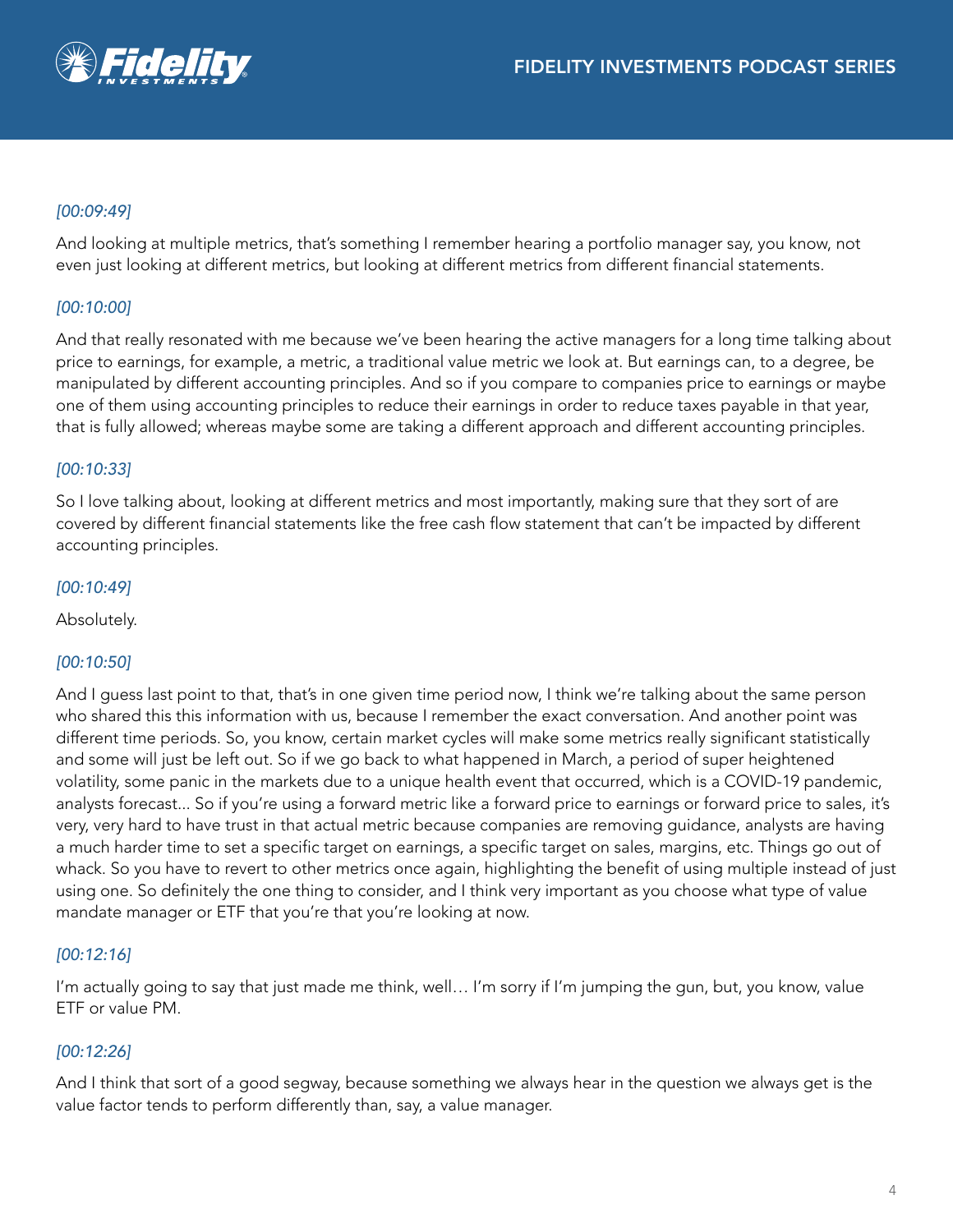# *[00:12:39]*

Absolutely, and actually, well, let me get to a question I had here, which is from having worked with advisors over the past three to four years, I often hear the term value put in the same context as lower volatility, better downside protection. You know, somebody that's more conservative tends to be a value manager.

## *[00:13:04]*

Now, I don't think that's necessarily the case, is it?

## *[00:13:10]*

I think it is definitely something we hear all the time, and it's such a good point to bring up because I do think there's a big difference between an active value manager and the value factor.

## *[00:13:21]*

And so I think the word value is sort of used maybe a little bit more liberally with active managers or the way people describe active managers, I should say. I know something that you and I have come across is even looking at some funds in the industry and the word value is in the name. And then when we actually do factor analysis, it actually comes out to have no exposure to value. So I think the way that we've sort of heard from a security selection standpoint where value where the line itself is better downside is the idea of, from a security level standpoint, and the idea that if you think the over the thesis goes, you know, if you think a stock should be trading at ten dollars and it's trading at five, that kind of gives you a five dollar buffer for that company to see some bad news come to market. And you might not see a massive decline on the stock price because it's already trading a discount. So the idea that bad news is priced into that stock. So I think that if we're specifically thinking about value in downside, that's a very specific case. But then obviously what you and I are talking about is value from a factor standpoint.

#### *[00:14:33]*

So, you know, maybe you can expand on that story and really like, where do you see value from a downside perspective?

#### *[00:14:41]*

Well, I think if we look at long term, the performance of the value factor, it's very cyclical.

#### *[00:14:49]*

So to say that it's going to be a lower beta or a lower volatility to the market, I don't think I'd be willing to go there. The one thing I would say is, though, we're obviously in a period like right now where, you know, this is a factor that's underperformed quite substantially over the past 10 years. It's a lot or even if we just take year to date, so 2020, since the beginning of the year, those stocks have been the K-shape recovery that we've been hearing about. Value stocks have been at the bottom of the K. So now when we're seeing drawdowns like we saw in September and October, values actually acting as a downside protector because they're still very cheap compared to the rest of the market. So in that sense, I absolutely agree with you where a lot of it might be priced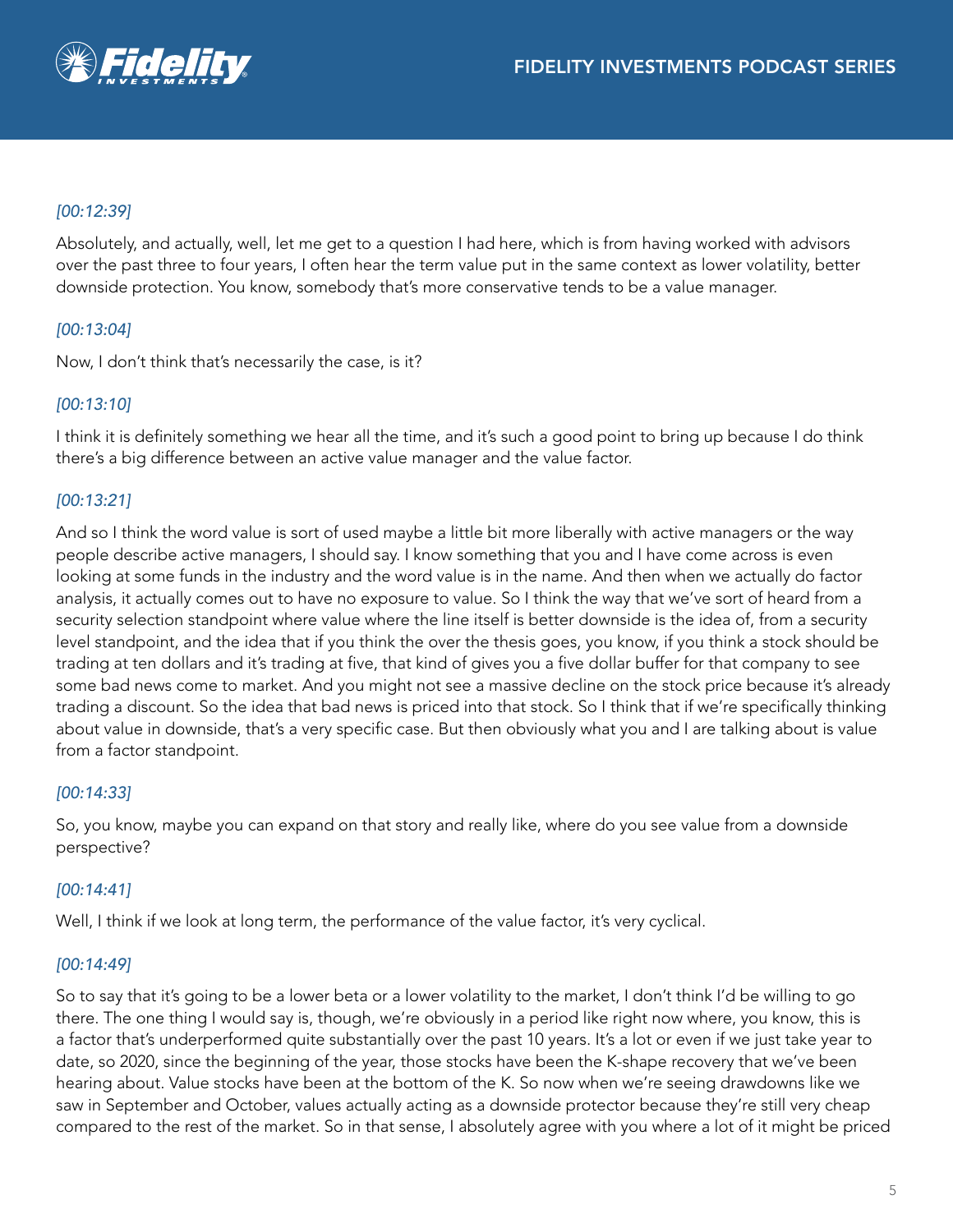

in or baked in, in the sense that it can't get much worse for these companies right now. Which brings me to my next point, is that it has underperformed over the past 10 years. And, you know, we've heard a lot about how value has changed over time, the way that, you know, interest rate policies and the actions of central banks have kind of helped growth companies and neglected value companies. What's kind of some of the reasons that you see why values had such a hard time since, say, the great financial crisis? In fact, there hasn't been a really strong cycle over multiple years since then.

## *[00:16:17]*

For sure, and I think that's absolutely true and it's something we hear a lot about, but, you know, I always debate and I'm interested to hear your thoughts on this, is it that values underperform or is it the growth has outperformed? And I was reading a really interesting stat the other day, and I know they kind of go hand in hand, but what's the driver?

#### *[00:16:34]*

Right.

#### *[00:16:35]*

And I read a stat the other day and it was over the last 10 years, the S&P 500 has returned to 12.6%.

#### *[00:16:43]*

Ten point five of that has come from earnings growth. And so that really got me thinking about, yes, there's definitely reasons why values underperformed. And I'm going to hand it over to you shortly to cover that.

## *[00:16:55]*

But I think it just got me thinking a little bit is that value has been underperforming, but the tech stocks out of the US market rate, and those are really the ones that have been driving earnings growth and have also seen valuations become more rich. Snd then value still underperformed the S&P 500, but not quite by the same margin. I know you've done a lot of research on value as well, so I'm really interested to hear your thoughts on that. But I thought I'd just quickly share that perspective as well.

## *[00:17:25]*

Absolutely, so I am known by many internally as being a value enthusiast and a believer that value is not dead and buried and gone. Studying finance, if you if you believe anything that you've studied and whether that's in a quantitative method methodology, looking at any academic papers, you consider that anything that deviates so substantially from the mean or the historical average eventually has to revert. Now we're talking in terms of underperformance and even valuations, you know, of a value to momentum and growth and quality and those higher priced segments of the market. It's trading at a discount that is historically low. We're talking about underperformance that has never before seen for a given period of time.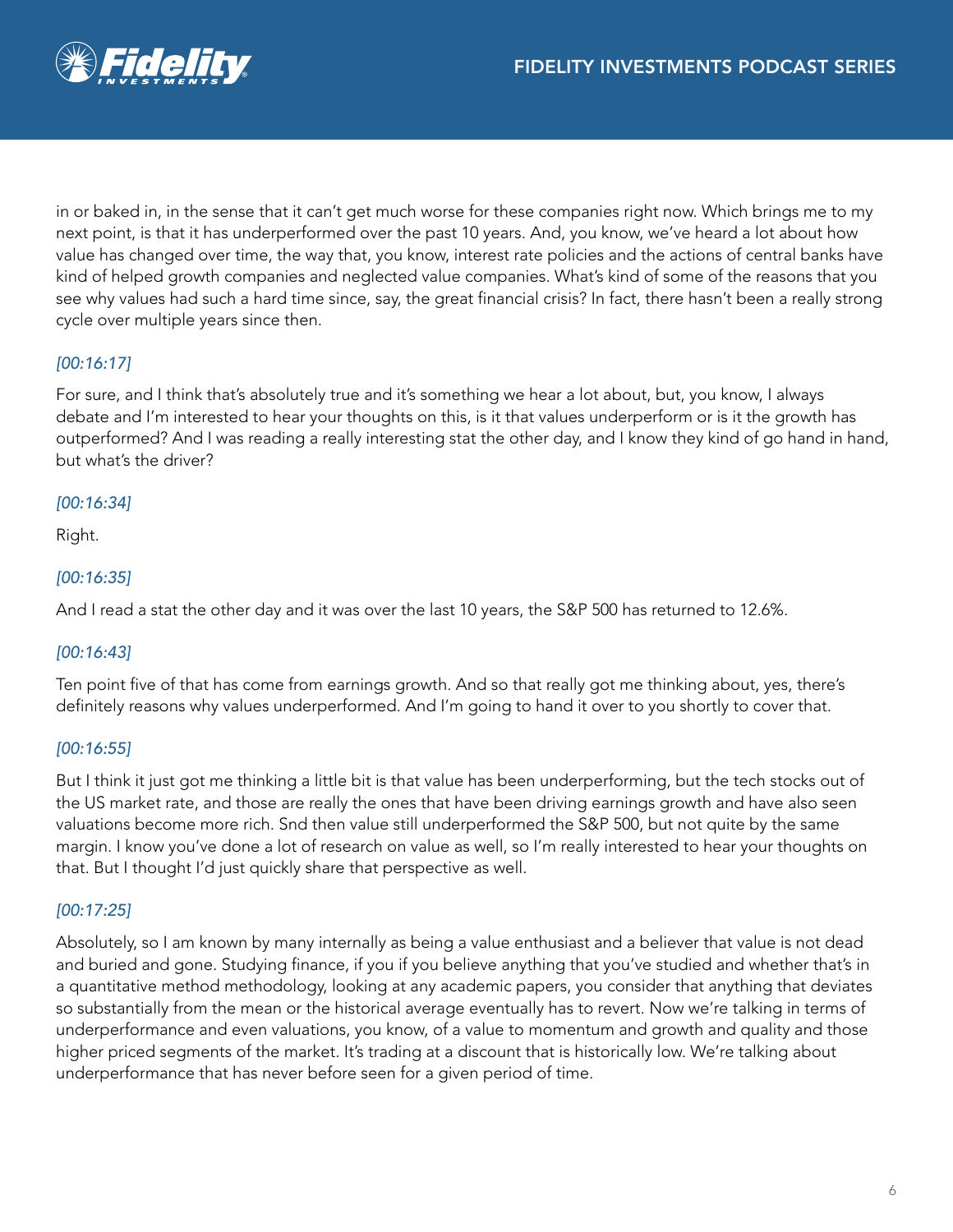

## *[00:18:20]*

We're talking worse than the tech bubble. So for me, at one point something is going to have to give, whether that is three months, six months, 12 months. I have no idea. But when you have an event like this, that's so how could I say… not… It's deviated so much from its historical average. Whether that's driven, obviously it's been driven. There's a reason for that. So a lot of these companies are in secular downtrends. There's less earnings growth, like you mentioned. But at some point there is a rotation in style when growth will go out of favor. Not necessarily because it's not growing faster than the market, but because maybe we're paying too much for that because, you know, for X, Y and Z reason, we were willing to pay that premium. Eventually that premium can go away. Last comment I'll make before I switch it back to you is I was reading a Financial Times article two weeks ago, and I thought it was really, really eye opening because once again, I was thinking statistically how what are the probabilities of this to go on for another couple of years? A lot of people say yes, obviously, but what they were saying in this article is that basically they took data going back to the 1800s. So they, with the help of people from Yale University, were able to find a dividend yield on stocks before we had actual financial data in 1927. And what they said is that the value factor as the way that they define it is going along cheap stocks and shorting the higher priced growth stocks. And there has never been a drawdown from a peak – this is from 2007 until now of that factor, so long value, short growth in more than two hundred years – so this is a one once in two hundred years. What's the percentage probability of that happening? It is very, very, very low. So we will not necessarily mean we're reverting back to 2007 levels. But just to have it back to normalization would mean a massive outperformance by value. So I think the statistics are on that side; now is the macro and the tailwinds and everything set up for that right now? I don't know. But the statistically speaking that seems odd. That's for sure.

#### *[00:20:43]*

And that's such fascinating research. And I know one of the things you and I have talked a lot about is, is value going to come back? And if so, as you just made the case, revert to the mean, certainly expectation that adding some value to the portfolio could be attractive.

## *[00:20:59]*

But what are your thoughts in terms of catalysts, like what are you… you have mastered the finance factor investing. What are you looking for in the market to see maybe signs? You mentioned in the last two months we've started seeing the decline values and outperforming. What signals are you really watching?

## *[00:21:16]*

Now this is where it gets really interesting, because I think we were starting to really see some positive underlying signals, the first one just being on an absolute valuation… like we're talking it's trading at a fourth or fifth percentile of its historical value relative to the broad benchmark. So that's one thing. Check it off. It's really cheap. Second of all, we had a very strong recessionary period. We have not exited that yet. But value tends to do extremely well in an economic recovery. And we were starting to see signs of a bottoming in economic activity, whether that's on the manufacturing side, consumer spending or unemployment. It had peaked to a certain extent. So we were getting more you know… we're getting closer to an early cycle than to still being at the bottom of the recession. So that's a second point. Third point, yields had bottomed. So if you looked at the 10 year yield in the US, it had seemingly been slowly creeping up for the past couple of months. Now, the elections have obviously brought somewhat of a halt to that because I think the expectations were maybe for a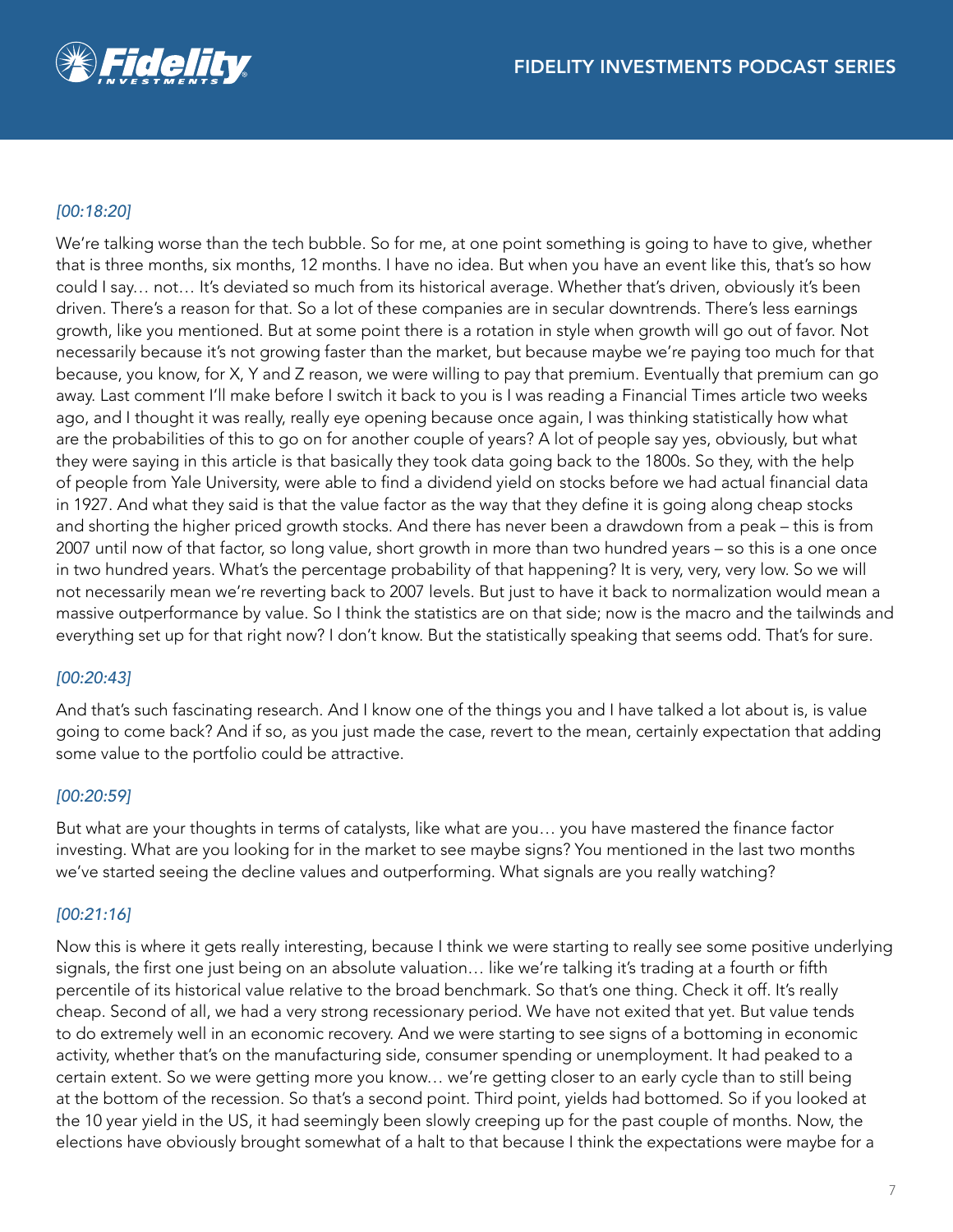

stronger Democratic wave, which would have brought on a lot more fiscal stimulus. And if obviously the House of Representatives, and I'm not going to get into politics was definitely not my cup of tea, but we've seen that over the past three days. So we're November 5th today. The past couple of days have been really, really strong for growth companies and tech companies. So it's kind of pushed that back a little bit. So in pair with the yields bottoming, we also had forward inflation rates starting to rise quite substantially. And that's usually a very good environment for value stocks. So we had the five year forward inflation rate creeping towards two percent in the US, which the historical average is at two point two. We were getting back close to historical average. So value stocks having underperformed so much, that would have been a good time for it to play catch up a little bit. And then lastly, you know, for us to really, I think, be outside of this whole COVID-19 environment was a vaccine. So I think if we have news on a vaccine, the reopening stocks, which tend to be the current value stocks, I think would have done quite well. Now, once again, I just remain to the fact that I would never recommend to anyone to say sell your growth by value. I think it's an aspect of diversification as well. And I think that's where I'll ship it back over to you unless you have any quick comments on indicators you've seen; is that value a great diversifier too, what's expensive right now in the market.

## *[00:24:06]*

And that's what we're seeing, right? We just recently saw flows for US ETF flows in the US, typically Canadian flows are following and I think something that we often forget about is talking about factors.

#### *[00:24:19]*

A lot of the passive indices do have a factor tilt. Nasdaq, for example, people buy ETFs to track the Nasdaq. It's done exceptionally well. It's been a great place to be. But what you don't necessarily realize, or maybe you do, you have a significant overweight to momentum and growth. The S&P 500, frankly, is the same. And so what we've seen in the last month is both starting to go to value. And I think it's exactly what you said. It's not so much making a call that value is going to come back, but it's hedging that position.

#### *[00:24:48]*

And as you mentioned, taking that sort of value, momentum barbell approach has historically led to barely any drawdowns or capital losses. So I think it's more. Yes, there are certainly catalysts. And you perfectly cover those. But I think it's really more of a diversification story right now as we're kind of waiting. So I don't know if you have anything to add in terms of that, but certainly the value momentum pairing is what we're seeing.

#### *[00:25:17]*

Absolutely. And we've seen it recently. So in the most recent drawdowns, like we mentioned earlier, where, you know, what's really expensive tends to snap back a little bit when we have these pullbacks in the market. But the historical diversification benefits of those two factors that you mentioned, which are very present in the in the broad indexes just by what's been performing well, like if you have a market cap weighted index, eventually you're going to be tilted to one factor or the other because of what's done well, so your weight is increasing in those companies. So right now, if it's growth and momentum, according to our data, value actually has a negative correlation of excess returns to those factors. So when one is outperforming, the other one underperforms and vice versa. So if we do have a slowdown in those segments of the market, well value is likely going to be the one outperforming. So great way to hedge out, like you mentioned, and to play a barbell on your equity side, on your